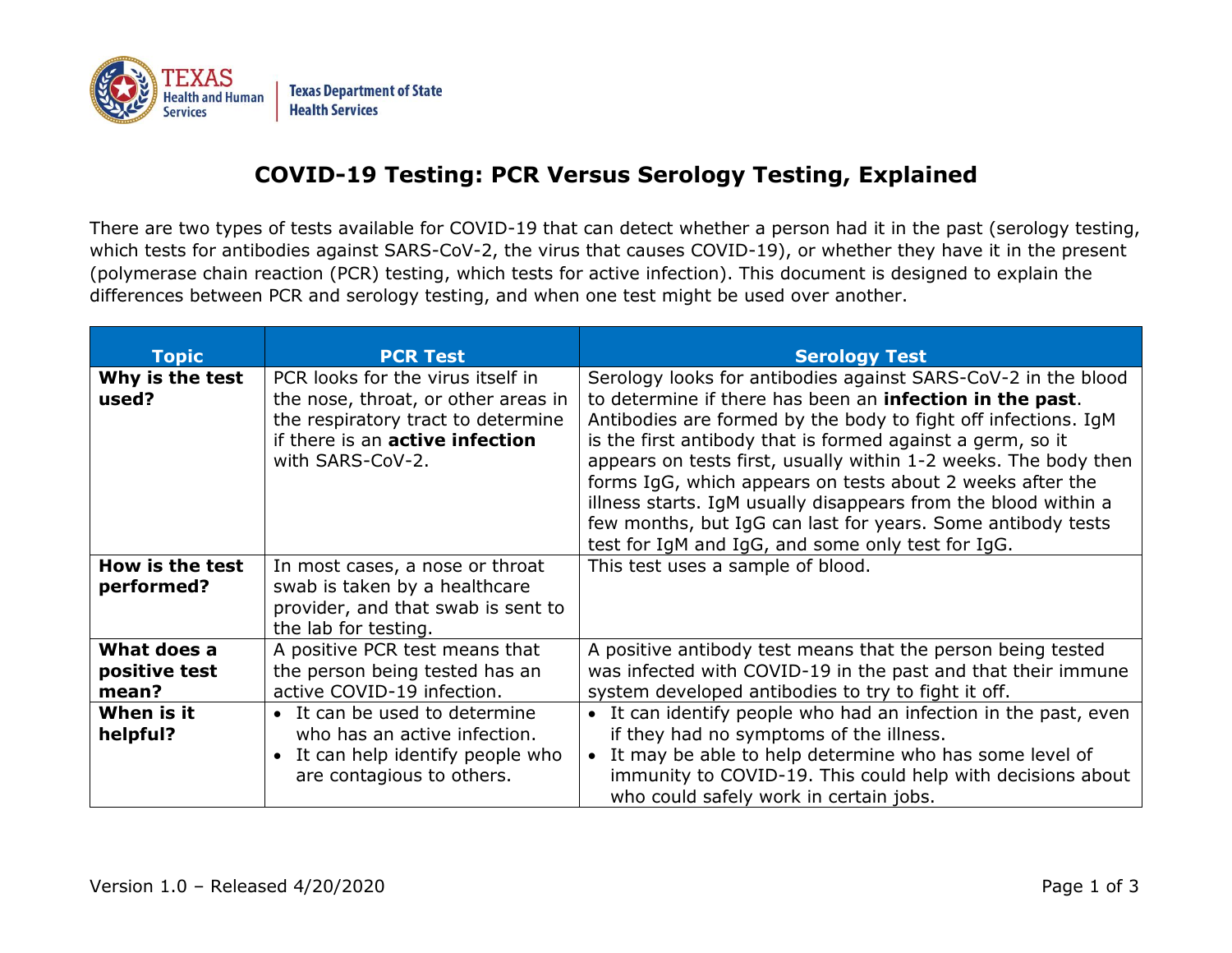

| <b>Topic</b>                  | <b>PCR Test</b>                                                                                                                                                                                                                                                                                                                                                                                                                                                                                                                                                                                | <b>Serology Test</b>                                                                                                                                                                                                                                                                                                                                                                                                                                                                                                                                                                                                                                            |
|-------------------------------|------------------------------------------------------------------------------------------------------------------------------------------------------------------------------------------------------------------------------------------------------------------------------------------------------------------------------------------------------------------------------------------------------------------------------------------------------------------------------------------------------------------------------------------------------------------------------------------------|-----------------------------------------------------------------------------------------------------------------------------------------------------------------------------------------------------------------------------------------------------------------------------------------------------------------------------------------------------------------------------------------------------------------------------------------------------------------------------------------------------------------------------------------------------------------------------------------------------------------------------------------------------------------|
| When is it not<br>as helpful? | • It only helps determine<br>whether a person has an active                                                                                                                                                                                                                                                                                                                                                                                                                                                                                                                                    | • In some cases, it could help determine when COVID-19<br>illness occurred, since we know that IgM is formed before<br>IgG and that IgM goes away before IgG.<br>• It can help determine who qualifies to donate convalescent<br>plasma (a blood product that contains antibodies against<br>COVID-19 and can be used as a COVID-19 treatment).<br>• If lots of people take the test in a community, it can help<br>public health leaders and researchers know what<br>percentage of the population has already had COVID-19.<br>• It may be negative if it is used too close to the beginning of<br>an infection, which is why it should not be used to detect |
|                               | infection at the time of testing.<br>$\circ$ It does not help<br>determine who had an<br>infection in the past.<br>$\circ$ It also does not help<br>determine which people<br>who have been exposed<br>to COVID-19 will develop<br>active infection during the<br>2 weeks after exposure.<br>• In some people, the virus can<br>only be found by PCR for a few<br>days at the beginning of the<br>infection, so the test might not<br>find the virus if the swab is<br>taken more than a few days<br>after the illness starts.<br>In some people, the virus can<br>be found by PCR in the nose | active COVID-19 infection.<br>• Because there have not been too many people with COVID-<br>19 in Texas yet, many of the positive test results will<br>actually be false positives (see Positive Predictive Value<br>below).<br>• Some antibody tests have low sensitivity and specificity and<br>so may not produce reliable results.<br>• Some antibody tests may cross-react with other<br>coronaviruses that are not SARS-CoV-2, the virus that<br>causes COVID-19, leading to false test results.                                                                                                                                                           |